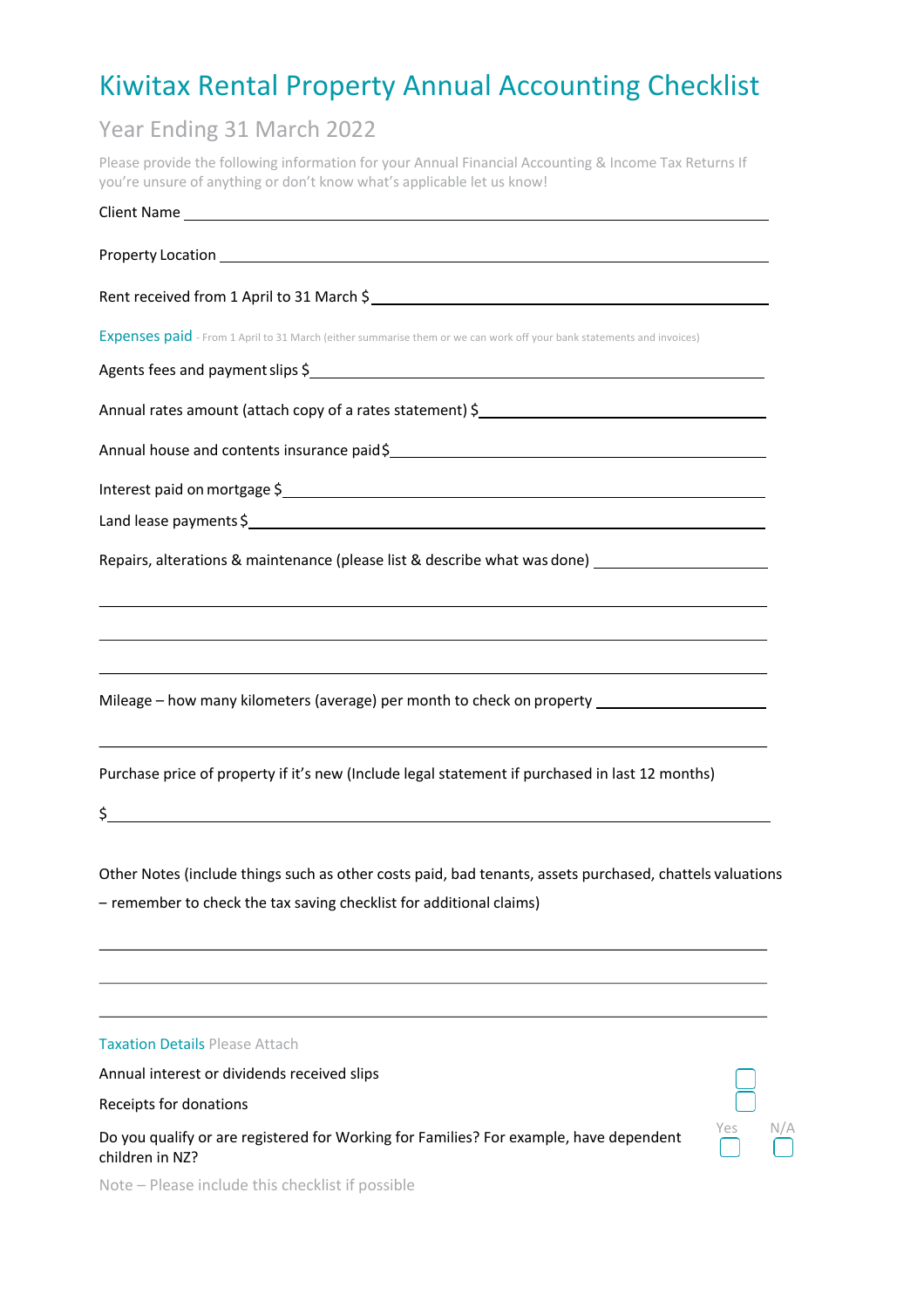## Kiwitax Rental Property Accounting & Income Tax Returns

#### Additional Information

Accounting Records - Get together all of the years rental information from 1 April to 31 March including:

- Rental property bank statements
- Receipts/ invoices
- Rental income received
- Loan documents & statements
- Lawyers documents
- Mileage travelled
- Home office costs
- Property Management Statements
- Body Corporate Invoices

A good idea is to keep them all in one place, so they are ready when the time is near to prepare your annual accounting. Invoices for the property rates, insurance, repairs & maintenance, agent's statements, land lease and loan bank statements should be kept.

Home office costs are relevant if you wish to claim a percentage of your home phone, internet, power, rates, rent, insurance and mortgage interest. A claim is available for running your rental property investment from your home.

Income Tax Returns - Here are a few items to keep an eye out for and put with your information to help with your accounting and tax returns – these will usually arrive in the post in April:

- Interest and dividend certificates from banks and investment companies to include in your personal tax returns
- Donations receipts
- Mortgage interest summaries from your bank to include in home office calculations
- Any overseas earnings (e.g. Interest, pension, distributions from trusts)

Please note we are able to obtain your wages and salary earnings from Inland Revenue so don't worry about providing that information to us.